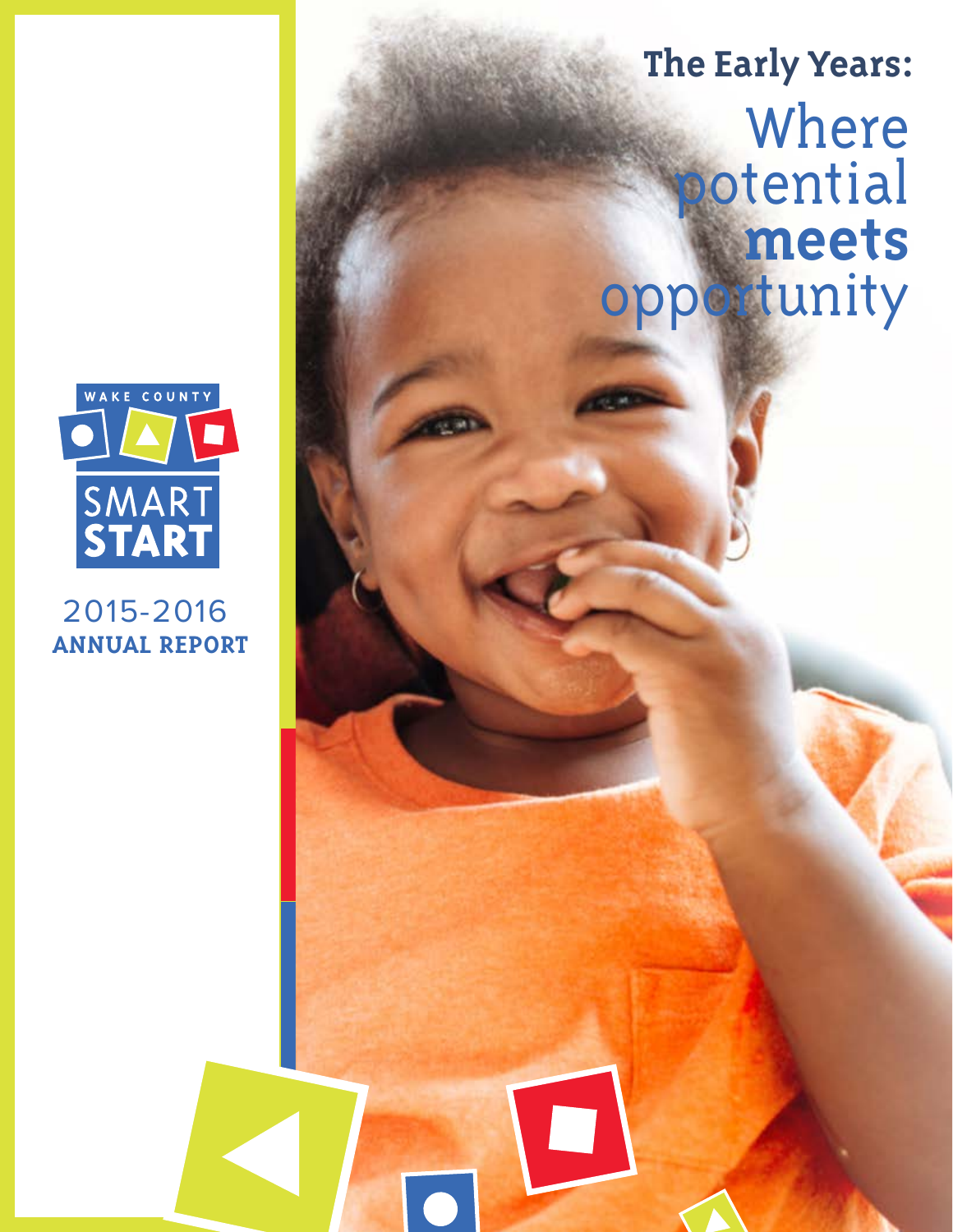## **Our Mission: Wake County SmartStart works to ensure children, birth to five, are prepared for success in school and in life.**

## **Wake County SmartStart Core Values**

#### **Respect**

We honor the unique experiences and needs of each young child and family.

### **Cultural Sensitivity**

We value diversity, promote inclusive practice and support community empowerment.

#### **Advocacy**

We provide a strong, united voice for those most vulnerable — our children.

#### **Responsiveness**

We respond to the individual needs of children and families with regard for our larger community as a whole.

#### **Community Collaboration**

We support community collaboration through authentic relationships characterized by honesty, integrity and compassion.

#### **Innovation**

We value flexibility, actively seek new approaches in practice and regard challenges as opportunities for growth.

#### **Accountability**

We value our role as public stewards through the use of best business practices, strong internal controls and accurate documentation of our efforts.

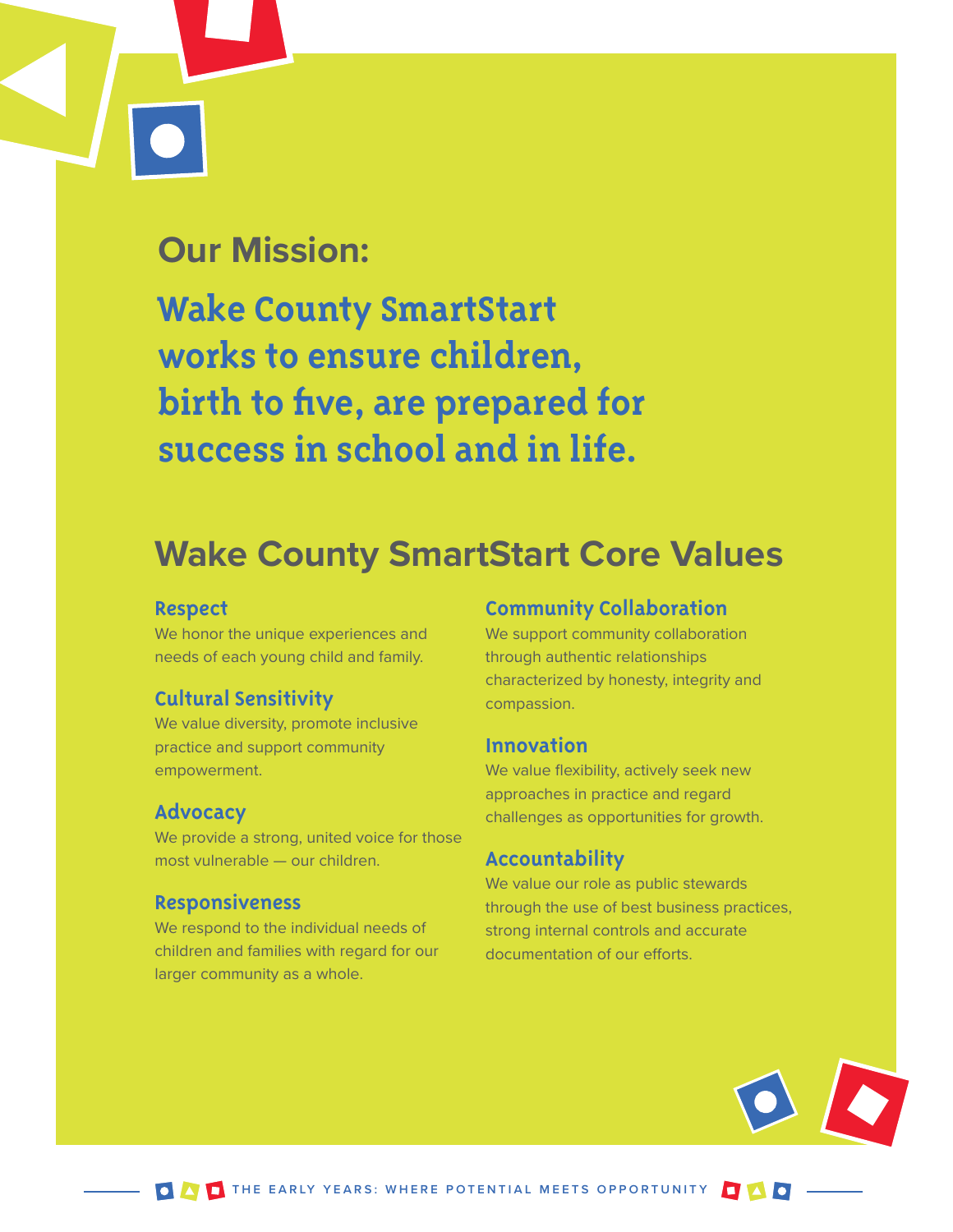# "

Frank Porter Graham Institute scientist Kathleen Gallagher calls building "physically, emotionally, cognitively, and socially healthy children" the "single most important feat of construction that our society undertakes."

*The NC Pre-Kindergarten Program*

"

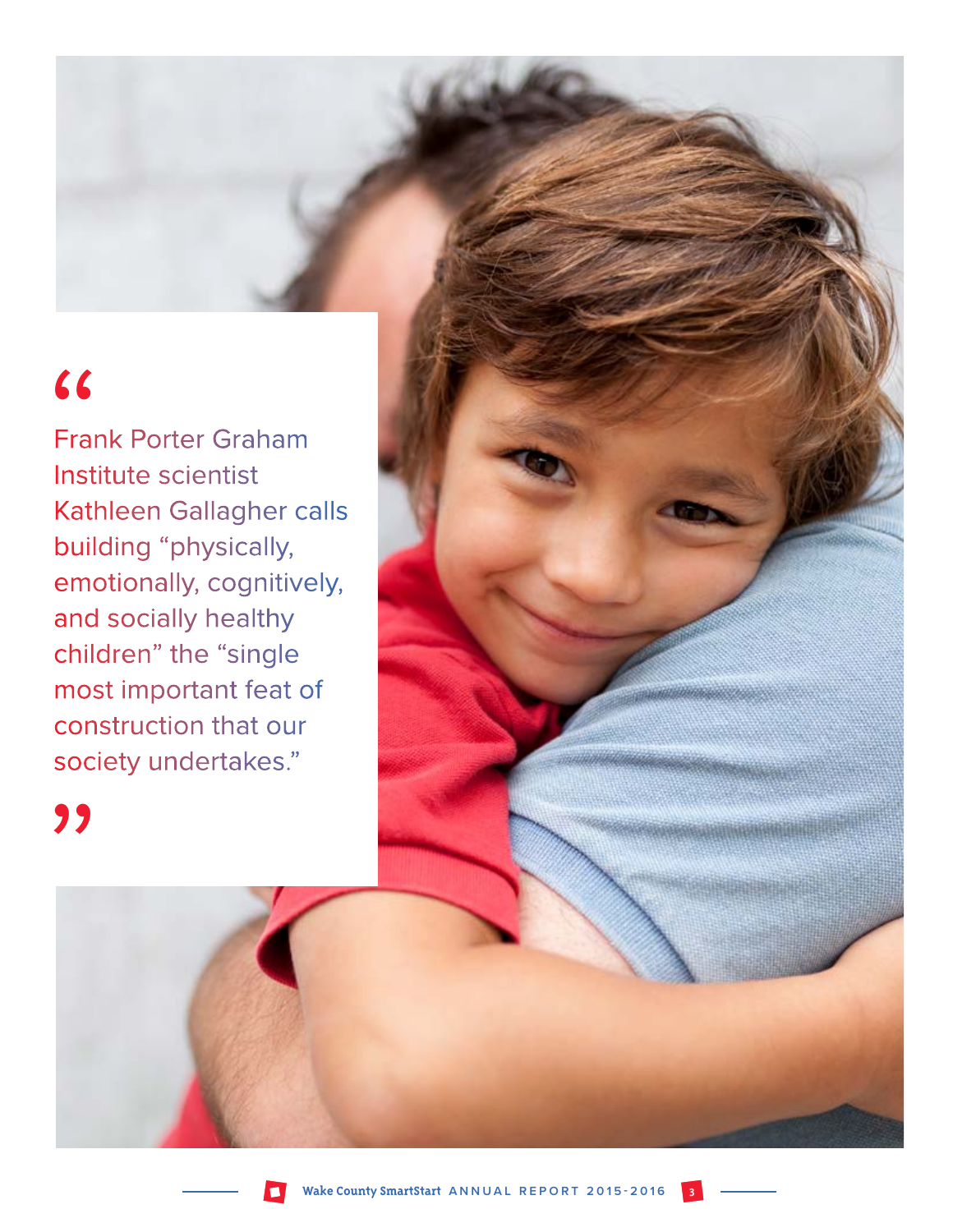

### BUILDING THE BRIDGES TO GIVE EVERY CHILD A **SMART START**

Each child – in every community. These young learners are waiting – and entirely dependent – on the work of the adults in their lives to build the bridges that lead them to success.

**If we can find the gaps, we can build the bridges.** 

I've been a pediatrician in practice for 33 years. I can attest to the impact of early learning and highquality child care for both the child and their family as they grow together and move through life. It's my responsibility to foster healthy development

and watch for concerns to ensure my young patients have the best chance to make it in

this world. I take pride in being their trusted partner as we build the bridges between where they are and where they dream to be.

*But I can't build every bridge alone, nor can Wake County SmartStart. We need your help.*

**While we are not architects nor designers, we each play a role in building the bridges that connect children and families to resources and opportunities.** 

It's the parents that nurture and walk beside their child to guide them to the bridge. It's the teachers that instill the skills that help children navigate the roadways ahead. It's the early childhood professionals such as therapists and nurses that work through the fears that a child has about crossing a bridge. It's the advocate that speaks on behalf of young children, ensuring that there is public will to build the bridges and fund services. It's the community that supports the vision for a brighter future and rolls up their sleeves to lend a hand. We are all a part of this process and journey.

As Board Chair of Wake County SmartStart, I invite you to read about our progress and encourage you to join us in building the bridges that connect potential with opportunity.

Michael Smid

Michael Smith **Wake County SmartStart Board Chair**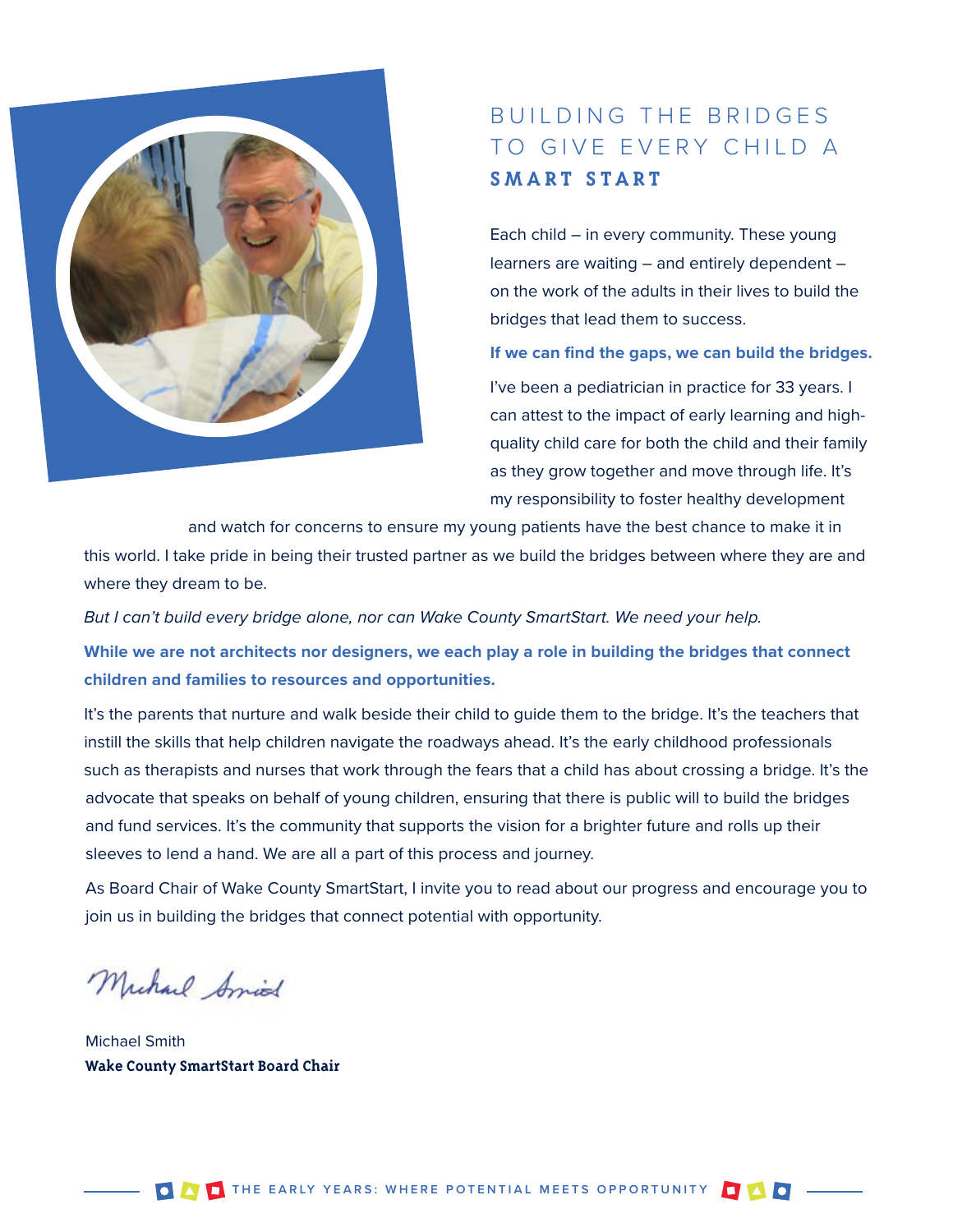

O NN

### Building the Bridge Between Potential and Opportunity

**Building a strong child requires connections to opportunities for learning, support and good health. The bridges between potential and opportunity are often limited, and when they stand alone,** 

**diminish what is possible for both the individual child and our community. When opportunities are coordinated and linked together, they create a network of resources, and a community is synchronized to produce prosperous adults. Every part of a community plays a role in building these bridges, and Wake County SmartStart (WCSS) strives to foster the connections needed to make them successful.** 

**WCSS works to remove the barriers to opportunities for support and learning by funding programs that foster the greatest impact within four goal areas. We build bridges and encourage the journey to a better life.**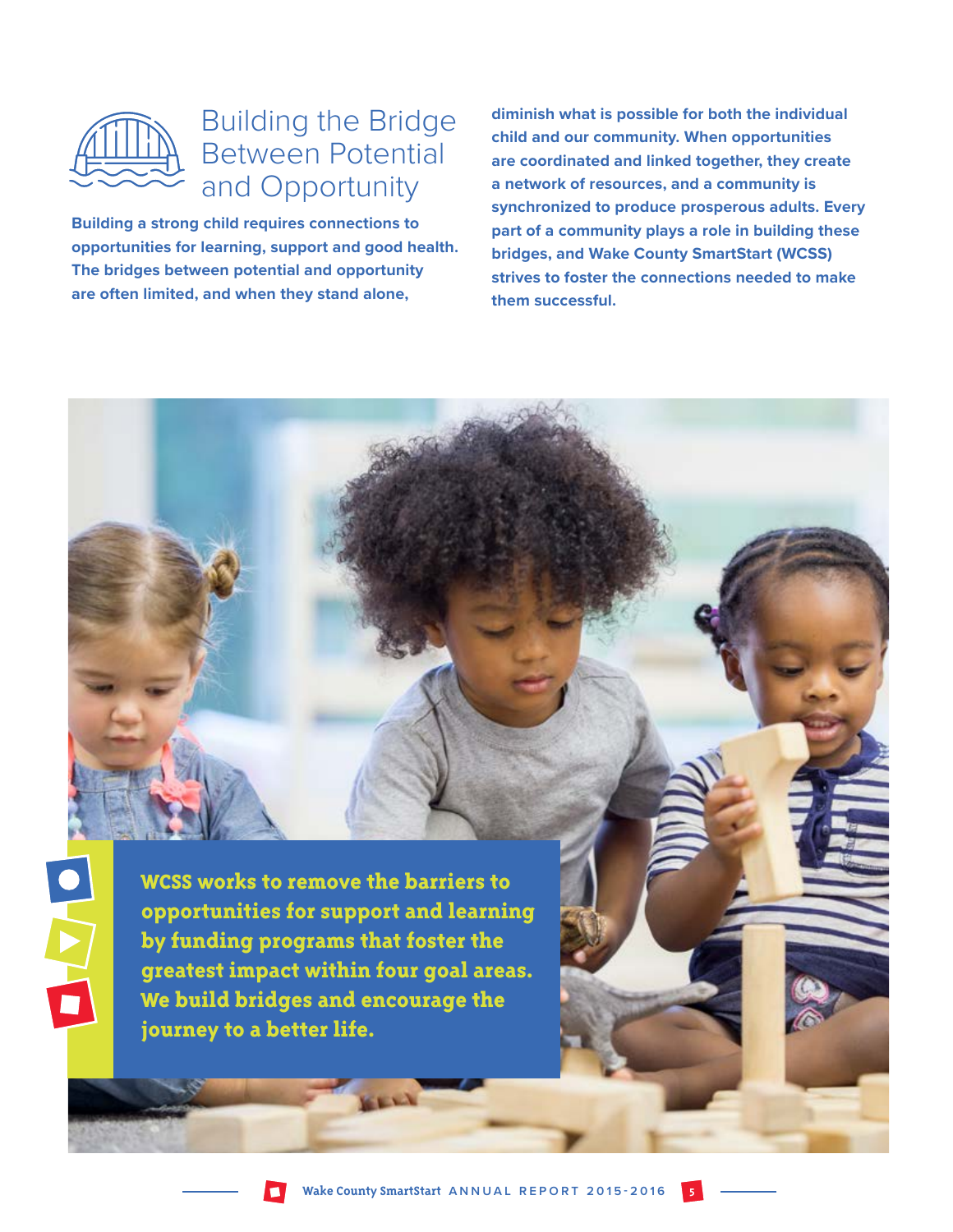### Partners, Programs and Collaborative Projects

#### **CATHOLIC CHARITIES OF THE DIOCESE OF RALEIGH**

• School Readiness Services for Hispanic Children

#### **CHILD CARE SERVICES ASSOCIATION**

• Administrator/Quality Development

#### **COMMUNITY CARE OF WAKE AND JOHNSTON COUNTIES**

• Assuring Better Child Health and Development Program (ABCD)

#### **FAMILY RESOURCE CENTER SOUTH ATLANTIC**

• Home Instruction for Parents of Preschool Youngsters (HIPPY)

#### **LUCY DANIELS CENTER FOR EARLY CHILDHOOD**

• Social/Emotional Interventions for Young Children (SecurePath)

#### **MOTHEREAD**

• Literacy Invites and Nurtures Kids' Success (LINKS)

#### **SAFECHILD**

• The Nurturing Program for Spanish Speaking Families (Crianza Con Cariño)

#### **TELAMON CORPORATION**

• The Family Literacy Program

#### **WAKE COUNTY HUMAN SERVICES**

- Child Care Health Consultant Program
- Child Care Subsidy Program
- Nurse-Family Partnership (NFP)

#### **WAKE COUNTY PUBLIC SCHOOL SYSTEM OFFICE OF EARLY LEARNING**

- Parents as Teachers Program (PAT)
- Supporting School Readiness
- WAKE Up and Read

#### **WAKE COUNTY SMARTSTART**

- Child Care Program Quality Supplements
- Community Outreach and Education
- Improving and Sustaining Quality Child Care
- Farm to Child Care\*
- NC Pre-Kindergarten Program
- Program Coordination and Evaluation
- Reach Out and Read
- Wake Connections\*

### Collaborative Projects

#### **NATURAL LEARNING INITIATIVE AT NC STATE UNIVERSITY COLLEGE OF DESIGN**

• Preventing Obesity by Design – Wake County (POD)

\*funded by The John Rex Endowment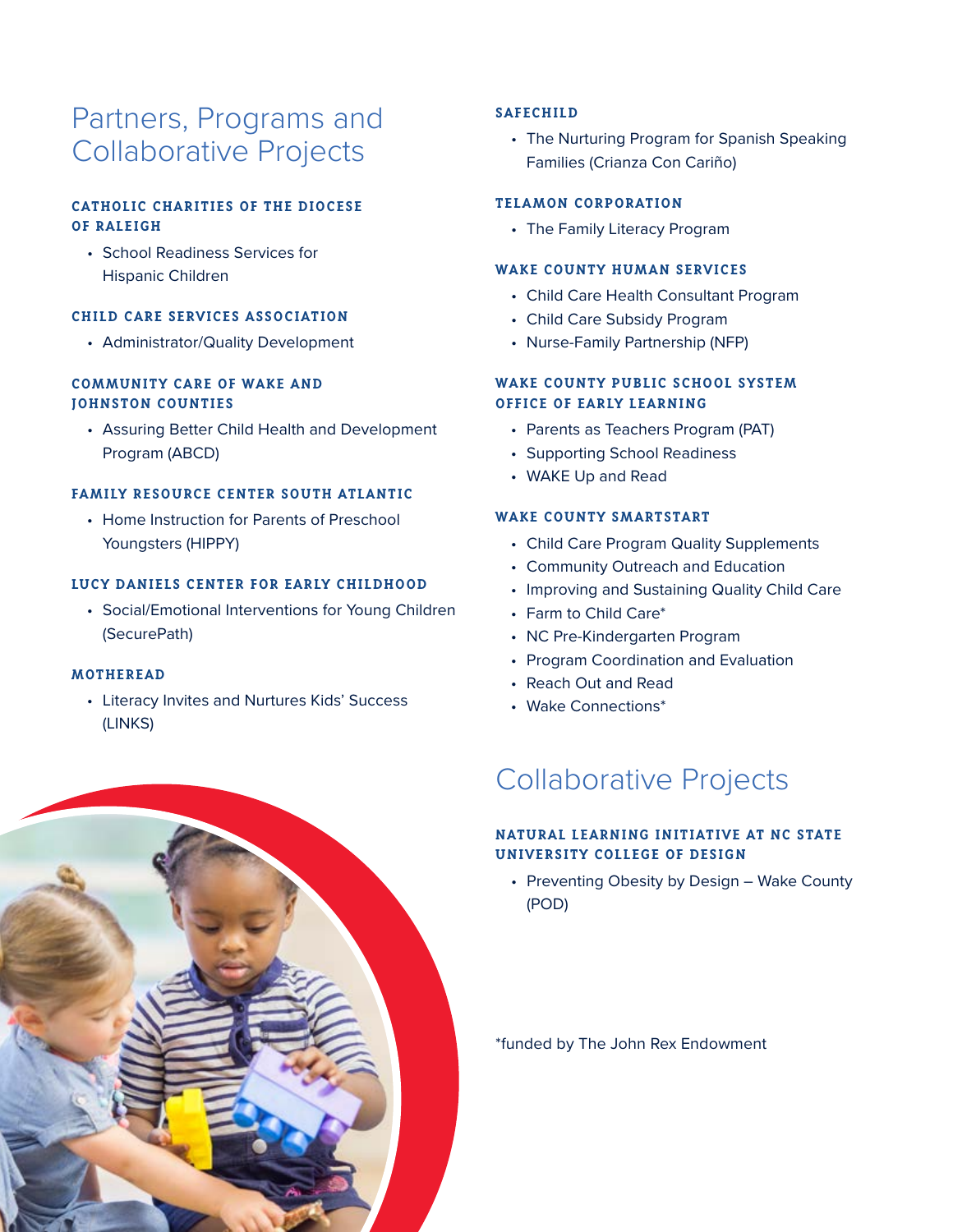WCSS works to build the capacity of families and the community to prepare children for success in school and in life. Through the stewardship of both public and private funds, WCSS leverages critical and limited resources to provide high-quality programs to as many young children and families as possible. While

all children and families in Wake County could benefit from greater access to high-quality early learning opportunities, limited funding requires WCSS to focus on providing services to children age birth to five living in families experiencing the greatest financial hardships.

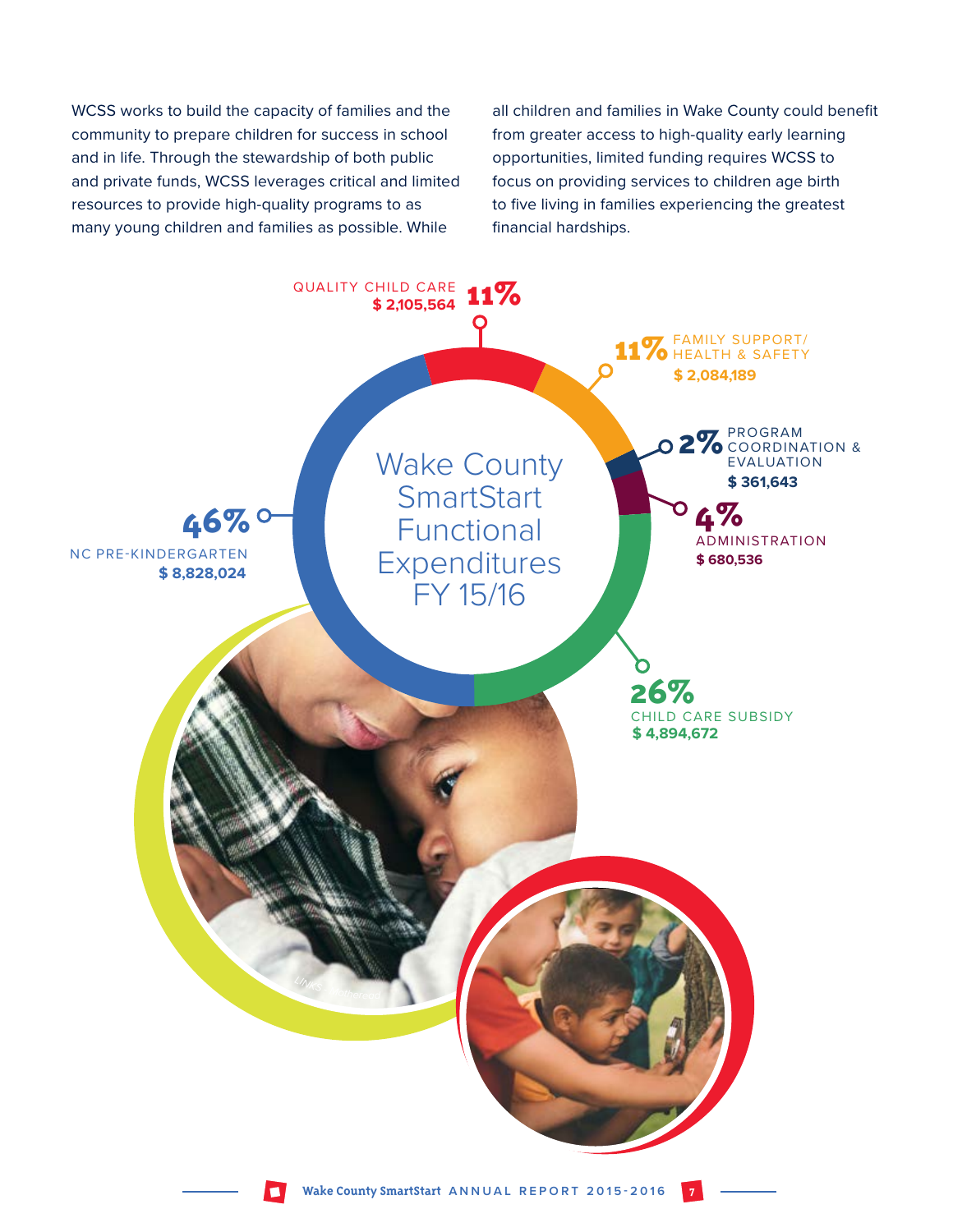

Poverty is a tremendous barrier to high-quality early learning experiences for many families in Wake County, but we believe that it should not be the reason a child is denied a strong start in life. Of the nearly 70,000 children age birth to five living in Wake County in 2015, there were over 27,000 - or nearly 17% - living in poverty.

Affording child care is one example of how poverty limits access to opportunity. In 2015, approximately 5,200 young children – or 1 out of every 5 in regulated care - lived in families that received child care assistance. Available funding fell short of the need – as nearly 1,600 children remained unserved on the subsidy waitlist. Making resources available to young children and their families with the greatest needs remains at the heart of our work.

Using investments to drive quality improvements helps improve the overall system. In 2002, young children whose families were dependent on child care subsidy were in centers with an average star rating of 2.39 (out of 5). Now, children in the program are in centers with an average rating of 4.48. The increase of star ratings over time is a result of WCSS's funded programs' efforts to improve quality and increase professional development.

As part of a larger system of agencies serving young children in our county and state, we embrace a shared definition of high quality that encourages a whole child approach – one that considers the needs of each child in every community.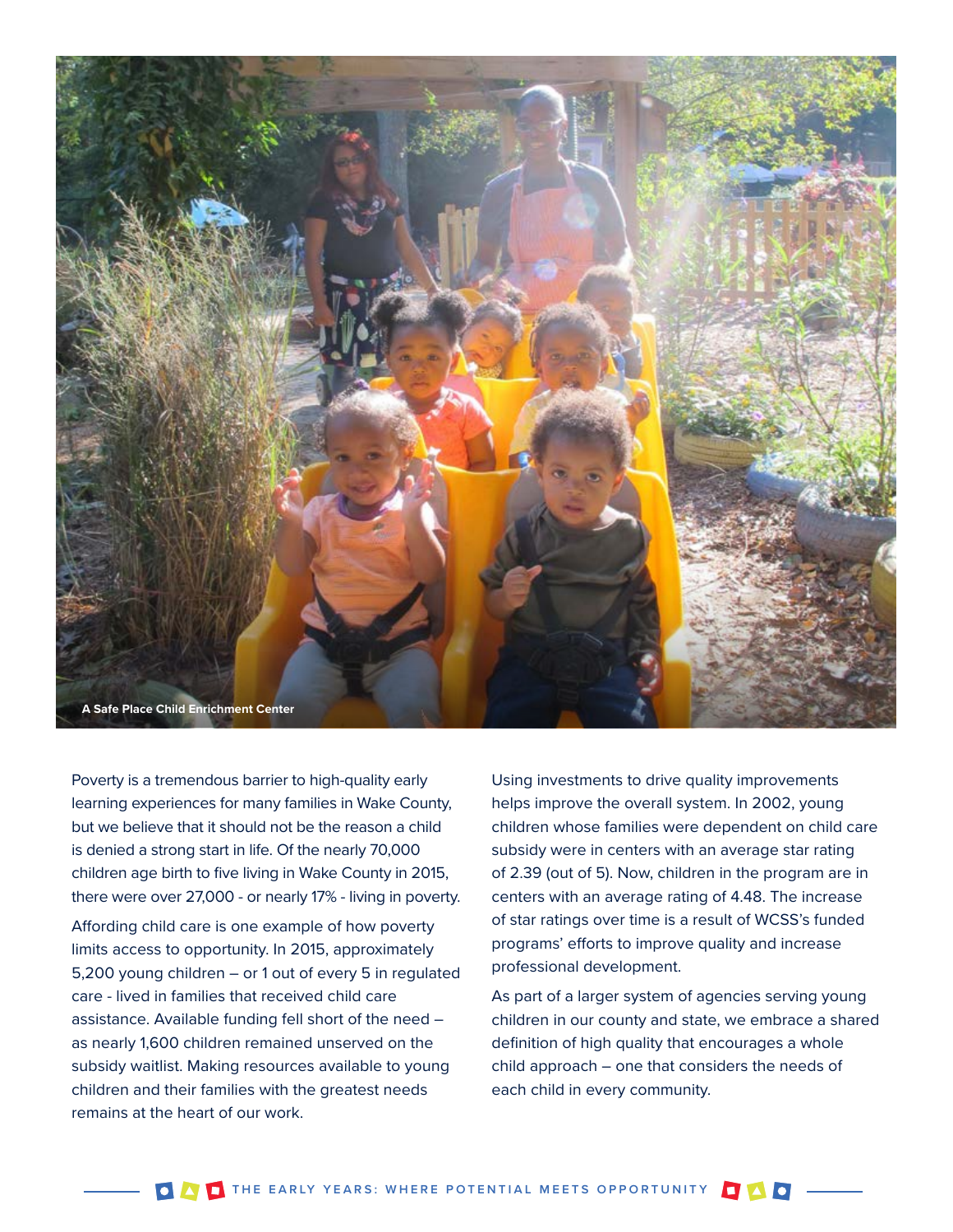### Connecting Parents and Resources to Build Strong Families

#### **GOAL 1: CHILDREN ARE IN SAFE, SUPPORTIVE HOME ENVIRONMENTS.**

Parents are a child's first – and most important teacher. Being a parent demands having access to the resources and guidance needed to raise a child - as well as a safe place to talk openly about concerns. The greatest outcomes occur when parents commit themselves fully to their child's success.

Programs like **School Readiness Services for Hispanic Children**, which uses the "Language is Key" curriculum, offers learning opportunities to parents on how to engage their child in reading, speech and other language development activities. Strong language skills are critical to Kindergarten readiness. Parents do not need to be experts in reading to motivate their children to read and develop creative thought and speech – they just need to be motivated to learn and participate.

> **Three year old Jorge and his mom, Carmela, started attending classes together through the School Readiness Services for Hispanic Children program. She loved the program so much that she changed her work schedule to ensure attendance, and was amazed at the progress she saw in her son and their relationship as they learned together.**

**Carmela found a safe place to talk about her concerns regarding her son's language development. Program specialists screened Jorge to check his development, and he was referred to Wake County Preschool Services for further evaluation.** 

**Thanks to the dedication of his parent and the resource network provided by this program, Jorge now has access to therapists who are working to build his speech and learning abilities.**

I want to learn how **"66**<br>
I want to learn how<br>
to teach my son to love books. And I want him to be ready for school.

CARMELA, PARENT AND SCHOOL READINESS SERVICES FOR HISPANIC<br>CHILDREN PROGRAM PARTICIPANT<br>99 CHILDREN PROGRAM PARTICIPANT

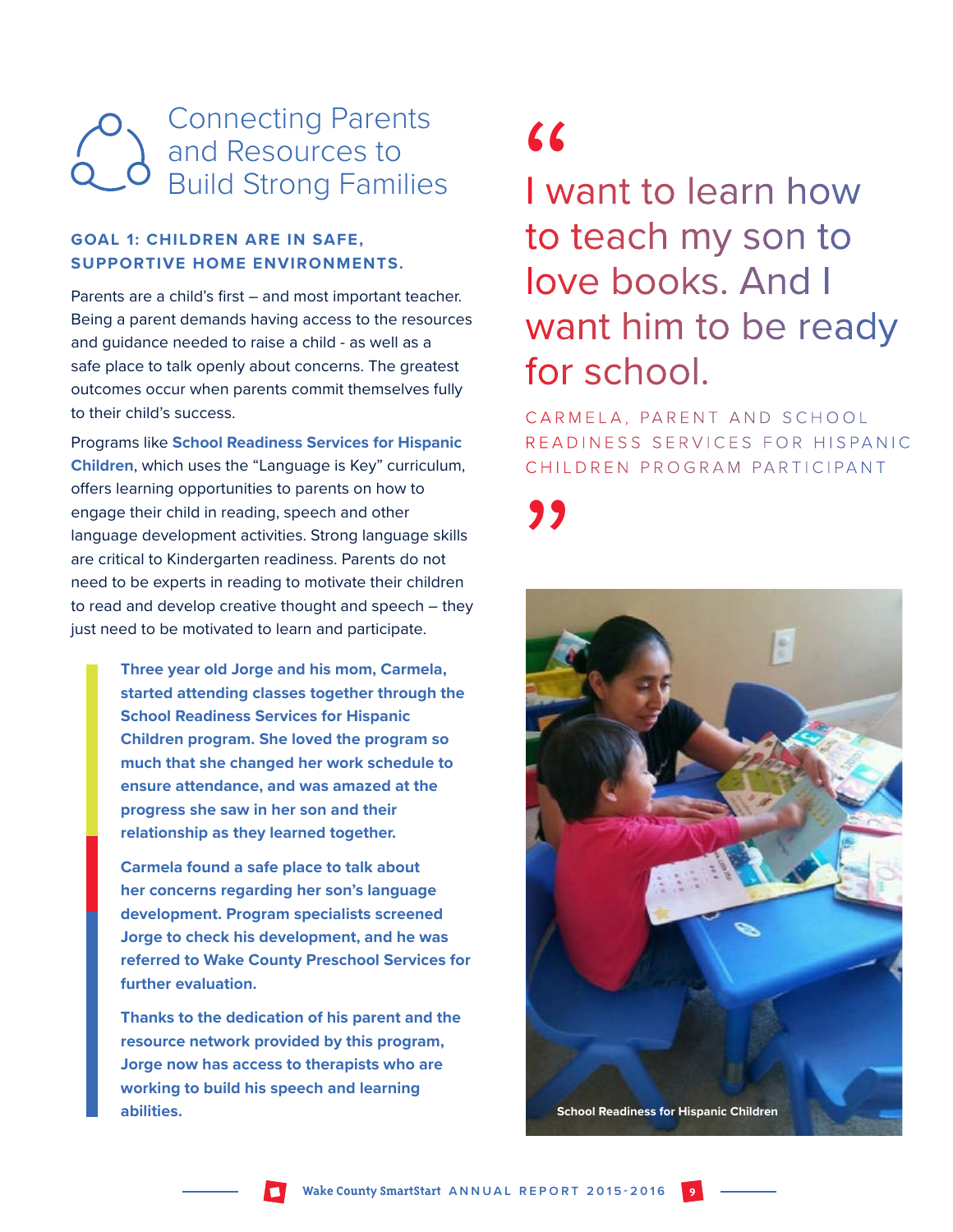I now feel comfortable and knowledgeable about caring for the children in my two year old classroom who suffer from asthma. <sub>vno</sub><br>ma.<br>99  $\frac{66}{\text{able}}$ 

Linking Specialized

**The Child Care Health Consultant Program**

Care and Early Learning Opportunities

#### **GOAL 2: CHILDREN ARE IN HIGH-QUALITY CARE THAT CONTRIBUTES TO POSITIVE CHILD OUTCOMES.**

WCSS links children to a smart start. We make an effort to continually improve the quality of early care and education – including providing on-site mentoring and consultations, assisting with accreditation and professional development and helping educators to confidently manage their classrooms.

Special health needs often create a barrier to child care. Common, chronic conditions like asthma can prevent a child from enrolling in an early learning program if the providers are not trained in managing unique health care needs. In 2014, Wake County Public School System included 93,000 students with an identified asthma condition. While asthma is common, it is also dangerous for young children – children with asthma below the age of five have the highest hospitalization rate of any other age group in North Carolina.

**The Child Care Health Consultant Program** 

(CCHC) provides on-site health, safety, and nutrition consultation in child care facilities. This program builds a bridge between early educators and young children with special healthcare needs. The benefit of this training is three-fold: children are able to access high-quality care, parents can rest assured knowing that their child's health is being managed, and providers can feel confident in their ability to manage unique needs. Nearly 70% of Wake County's young children live in families where the sole parent or both parents are working – and since access to child care is a key component to holding a job, this program also ensures parents can be in the workforce and build financial stability.

> **In 2015, the CCHC program started a new, intensive program focused on caring for children with chronic health conditions and how to administer emergency medications. The Director at Heather Park Child Development Center implemented this program for the center's teachers, when a high number of children with asthma enrolled for child care. Dee Spandau, one of the teachers, said "I now feel comfortable and**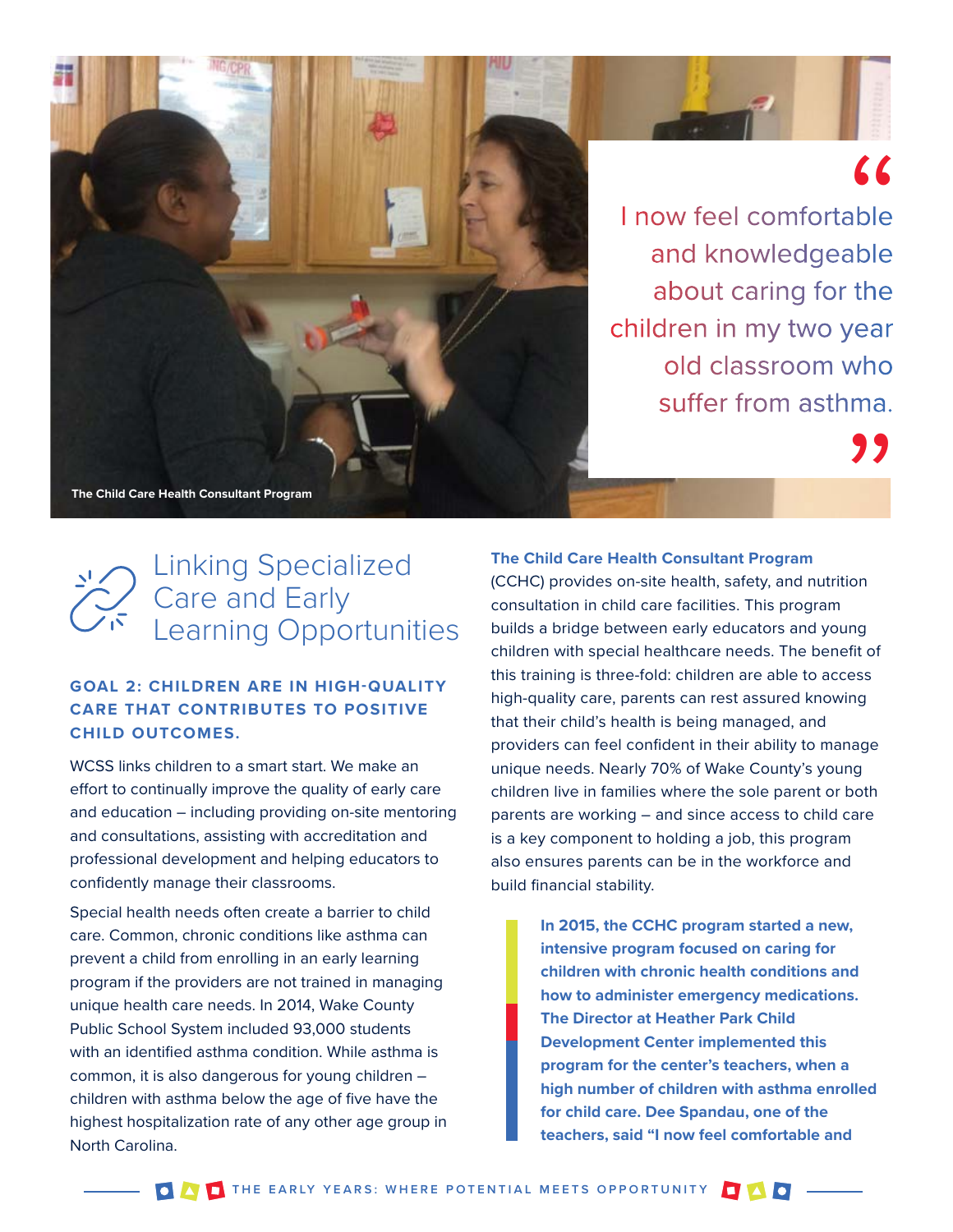**knowledgeable about caring for the children in my two year old classroom who suffer from asthma. Having this program and getting the training and support I need to feel confident in managing these conditions really makes a difference." CCHC equips teachers with the resources they need to feel comfortable accepting all children into their classroom. "Knowing I had the nursing staff from CCHC available to answer any questions or come out to assist me through issues that might arise was a huge relief. I felt like I could provide the children in my classroom with the best and safest care possible."**



### Fostering Kindergarten Success for Each Child in Every Community

#### **GOAL 3: CHILDREN ARE HEALTHY AND DEVELOPMENTALLY READY FOR SCHOOL.**

Learning potential begins at birth. Nurturing that potential in each child builds the foundation they need to get ahead – and stay ahead. Participants in high-quality early learning programs are more likely to grow up to earn more money and pay more in taxes, and are less likely to be dependent on government assistance programs. Early investments create a path out of poverty and lay the foundation for what comes next.

Children go through many important transitions throughout their lives, including the start of Kindergarten. Research has shown that having a strong transition can shape a child's attitude about school, and influence their future outlook on learning. A strong transition involves all of the adults surrounding a child, as well as the environments in which they live and grow.

In the 2015-16 school year, 1,192 Wake County children enrolled in the **NC Pre-Kindergarten program (NC Pre-K)**, which focuses on structured early learning for four year olds. The program provides a comprehensive approach to preparing children for school success by addressing their cognitive, social, emotional, language and physical needs in structured, quality classroom environments.

**When Jahlani first entered the NC Pre-K program, he was very shy. He wouldn't speak often, and when he did, he would cover his mouth and mostly whisper. His teacher, Ms. Regina Frangos, worked hard to build an environment in which he felt safe. She discovered his love for small details and creating things, and nurtured this budding engineer with opportunities for building using Legos and other materials. She worked with him to strengthen his fine motor skills, as well as his social skills and confidence.**

**Jahlani's parents said that thanks to his teacher, he graduated from NC Pre-K and started Kindergarten with an awareness of his talents. He had a successful transition because of this individualized high-quality learning experience.**

**"The success of the program largely depends on the quality of its teachers," said Nathan, Jahlani's father. "He would not have had as good of a transition to Kindergarten without them."**

**Kindergarten teachers can tell which children have had the preparation for school and which have not. Ms. Mandi Spragins, Jahlani's Kindergarten teacher with Wake County Public Schools, shared that "children who enter my classroom with a preschool education already know who they are without their parents. They have a sense of identity, and an understanding of procedures in the classroom. As a teacher, I can focus on developing their literacy skills, letters and sounds. They already have a foundation – one to build on."**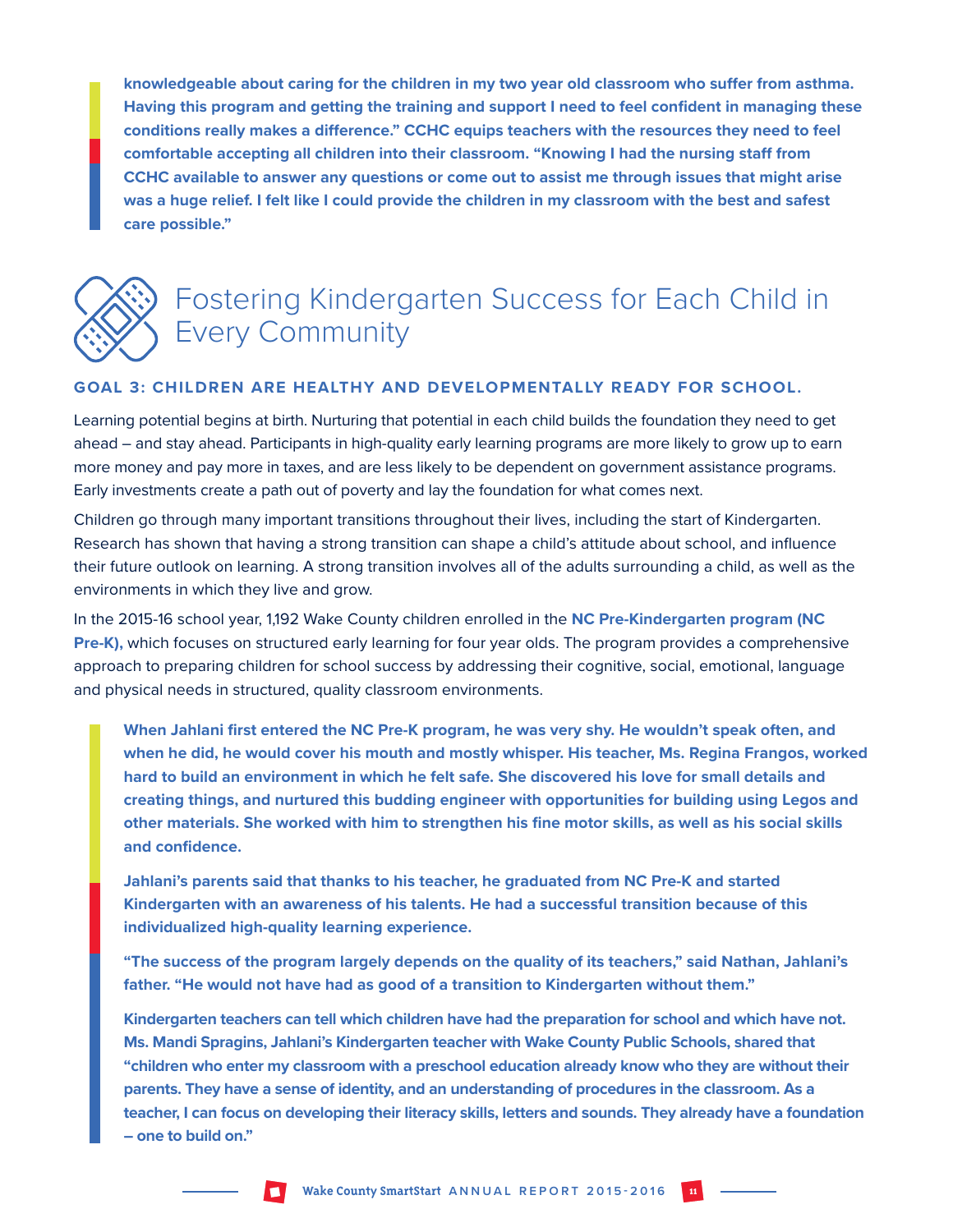

### **GOAL 4: CHILDREN AND FAMILIES ARE SUPPORTED BY A STRONG, DIVERSE INTEGRATED EARLY CHILDHOOD SYSTEM.**

**Farm to Child Care, a program that is transforming** food systems in child care to bring local, fresh vegetables and produce to young children, and **Wake Connections,** an online referral system that matches

families with home-based services, are examples of system improvements driven by WCSS and community partners. They represent one aspect of the efforts to shape the system of services that work to improve the lives of young children.

A continuing dialogue among community partners drives service and system evolution. WCSS hosts a number of agency committees that are composed of diverse community representation. WCSS is also engaged in many community initiatives with the intent of strengthening the early childhood system of care and education.



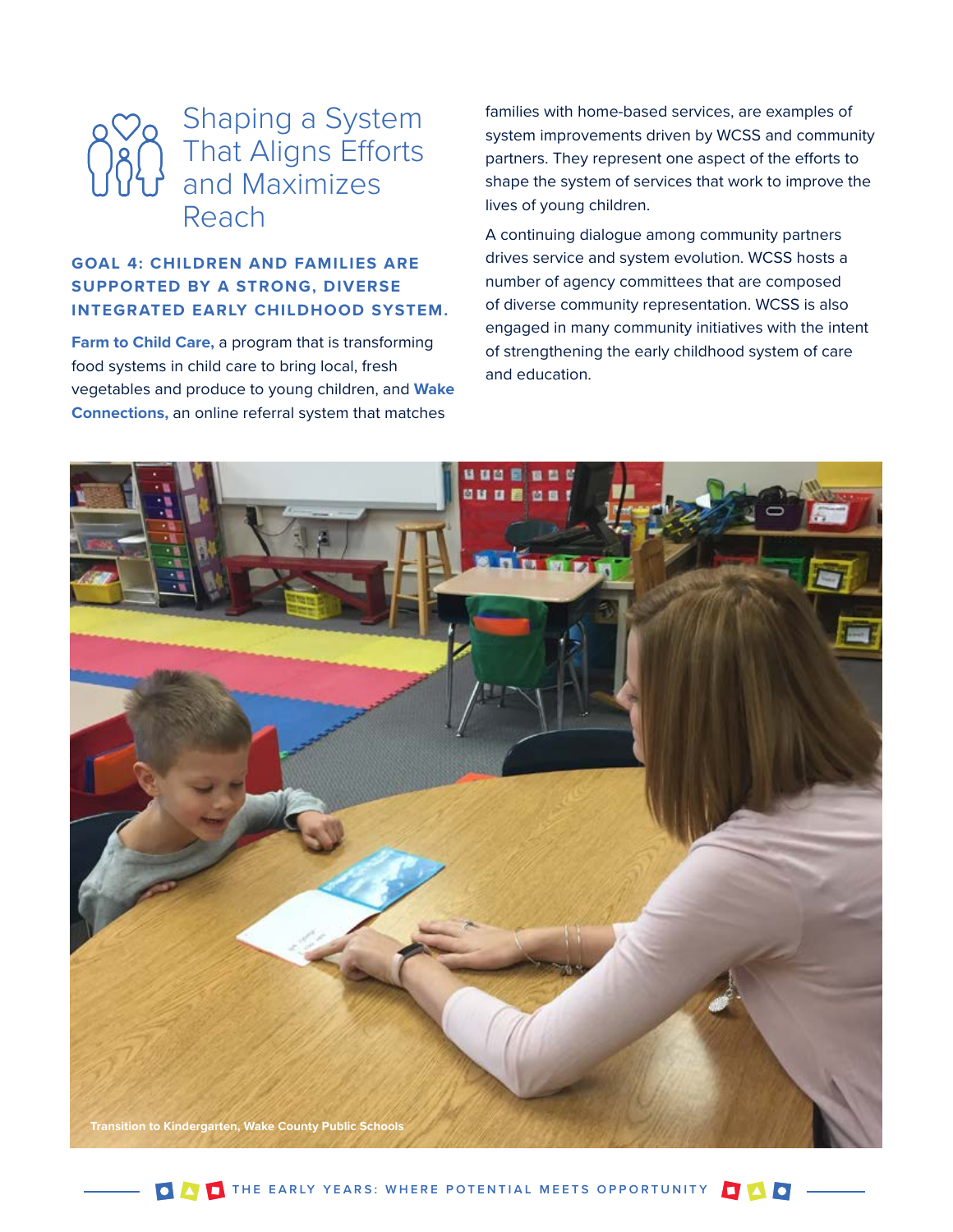### **Volunteers 2015-16**

### **A**

**B**

**Marilyn Adams Sandra Aguilar Barbara Allen Christine Alvarado Dinah Arthurs Nannette Ausby**

**Sanford Bailey Tonya Baldwin Stacey Barbee Krista Barbour Lorie Barnes Nell Barnes Connie Batten Corina Belonga Diane Binda Dumisha Binns Ana Maria Bonnell Diane Brinkerhoff Cassandra Brooks Val Brooks Deborah Brown Paula Brown Audrey Bunch Sharon Burney Terri Burris Melissa Butler Dawn Bynum Arvelis Byrd**

**C Kelly Caldwell Bridgette Campbell Anna Carter**

**Bruce Clarke John Coggin Nichelle Cole Jonathan Collins Gloria Cook Dale Cousins Linda Cozzolino Dolores Cruz L'Teisha Curtis D**

**Allie Davis Mickey Davis Dawn Dawson Daniel Dean Dan Deleo Titania Delgado Carolyn Dickens Sandra Dietrich Freida Dixon Lorraine Dixon Tom Drohan Larissa Dubon**

**Gail Eluwa Hardin Engelhardt Elizabeth Espinosa Arlene Evans Kristin Ezzell**

**E**

**F**

**Michele Ezzell**

**Crystal Felton Maty Ferrer Kimberly Flinchum Sheila Frye**

**Candice Fuentes Shoshana Funk Bobbie Furr**

**G**

**Susan Gates Kimberly Girouard Irene Gonzales Simone Green James Greene, Jr. Carla Gregg-Kearns Monnie Griggs Brittany Grooms H**

**Liz Hamner Katina Hanks Sara Hansen Lorrie Hargreaves Dana Headley Mora Hedayati Holli Hembi Kristen Hernandez Cesiah Hernandez Melissa Higgins Mary Hill Michelle Hirsch Jennifer Hodge Jessica Holmes Pamela Holt Valerie Horton Michelle Hughes J Mussarut Jabeen Earl Johnson Kevin Johnson**

**Laura Johnson Robin Johnson Allen Jones Benita Jones Kenya Jones Kirby Jones K**

**Deborah Kalwat Shobha Kamath Paul Kanoy Jacqueline Kehinde Connie Kennedy Kathryn Kiel Jani Kozlowski**

**L Shirley Lacy Ron Lancaster Mark Langford Rob Lareau Aisha Laster Debi LaVine Tancie Leak Diana Lloyd Deborah Lofton Tracey-Lee Lucas Gay Lytton M**

**Corrie MacNeil Carolyn Manley Veronica Marmaud Shanté Martin Ward Martin**



Wake County SmartStart ANNUAL REPORT 2015-2016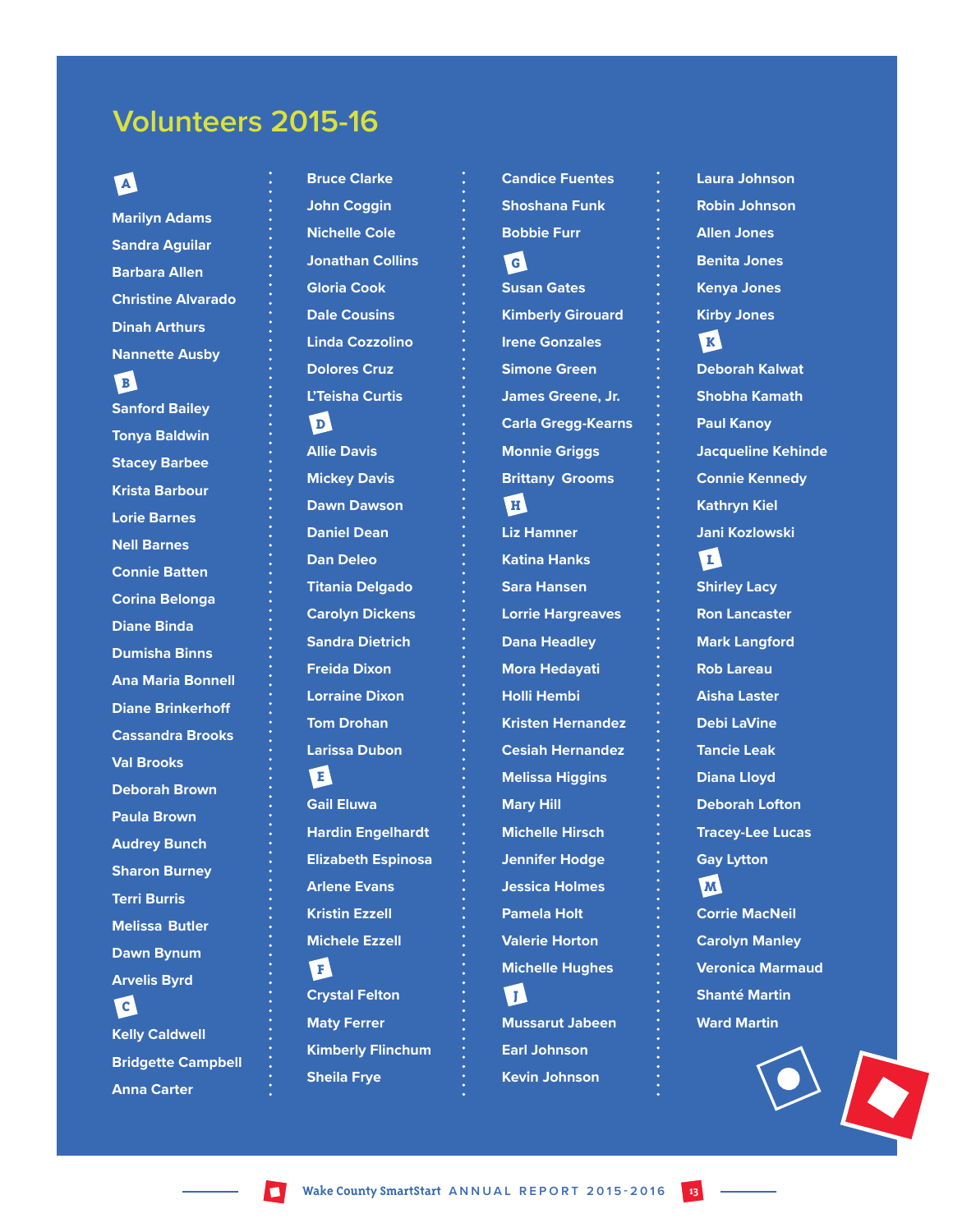### **Volunteers 2015-16 CONTINUED**

**Amanda Mateus-Rodriquez Katherine Matthews Patricia McCarter Paula McChristian Susan McCullen Beckie McGee Tamitha McKoy Neill McLeod Bertha Mena Wilma Metcalf Bryan Miller Carol Mitchell Sherri Mobley Barbara Moore Cathy Moore Irma Moore Barbara Morales Burke Peter Morris Michelle Mozingo Deborah Mugno Mary Mulleady Bettie Murchison Shaunta Murff N Jenna Nelson Tameka Newkirk**

**O Pooyan Ordoubadi Chalice Overy Elizabeth Oxley**

**Jack Nichols**

#### **P**

**G Patel Kaila Patel Kimberly Peebles Amy Peterson Christine Peterson Heather Petrovich Regina Petteway Yesenia Polanco Hannah Poteat Rhonda Privette Ferali Puerta Michelle Putterman R**

**Amanda Rackley Jenna Ramsey Waltye Rasulala Karen Ray Kia Reid Susan Richardson Michele Rivest Janee Roach Coprecia Robinson JeToya Robinson Gwendolyn Rodriguez Suree Rogers Phillip Rothstein Stephanie Russell Tiffany Russell S**

**Elizabeth Santana Gladys Santiago Camille Schaffer**

**Phylis Sharpe Kimberly Shaw Karin Sheffer Lara Siffer LeAnna Simpkins Rachel Small Jeanie Smith Michael Smith Nancy Spencer Janice Squires Cathy Stephenson Cheryl Stephenson Sarah Stevens Henry Stewart Suzanne Stroud Linda Sturdivant Adam Sugg**

**T Kristi Tally Holly Taylor Jeanne Tedrow Lisa Terry Christy Thalheimer Karla Theobald Darius Thompson Kit Tung Charlotte Turpin V Milena Valle**

**Venus VanBuren Maria Vela Frances Velez Carol Vercellino**

### **W**

**Byron Wade J.J. Ward Lisa Ware Mike Wasilick Suzanne Waterfield Willi Webb Michael Weisel Angie Welsh Heather Whitehead Elnora Wilburn Antonette Williams Beverly Williams Rhonda Williams Tyrone Williamson Carson Willis Christy Willis Val Wilson Kim Wimberly Allison Wrenn Y**

**Janet Young Z Hilda Zimmer David Zonderman**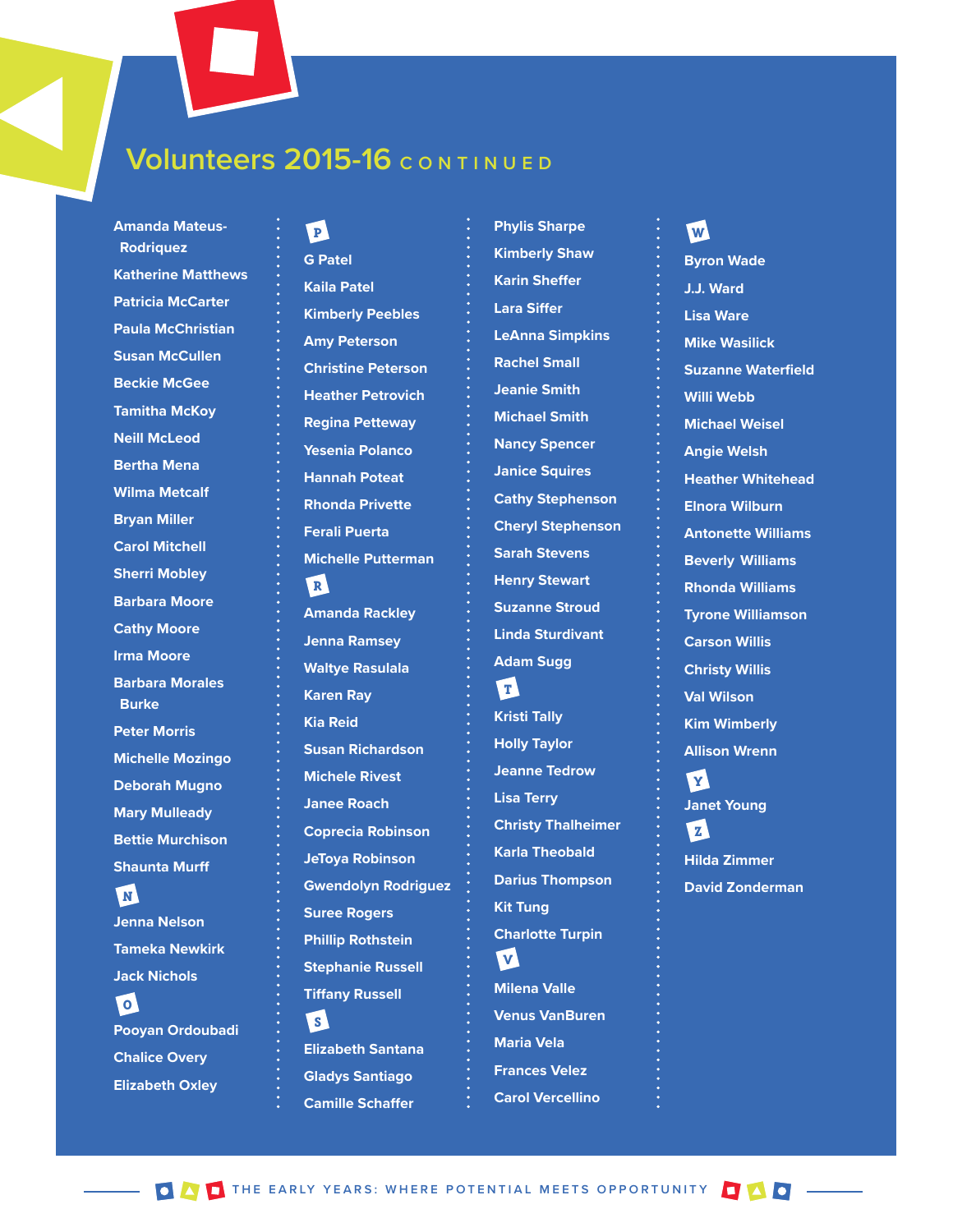### **Staff July 1, 2015- June 30, 2016**

| Pamela J. Dowdy<br><b>Executive Director</b> | <b>Sue Consolatti</b>    | <b>Carol Orji</b>          | <b>Gina Soceanu</b>      |
|----------------------------------------------|--------------------------|----------------------------|--------------------------|
|                                              | <b>Sasha Gomez</b>       | <b>Maggie Ortiz</b>        | <b>Anna Troutman</b>     |
| <b>Phyllis Barbour</b>                       | <b>John Guenther</b>     | <b>Nora Ostler</b>         | <b>Noemi Vasquez</b>     |
| <b>Gabrielle Barnard</b>                     | <b>Joan Harris</b>       | <b>Taty Padilla</b>        | <b>Taushau Wilkinson</b> |
| <b>Debi Bartholomew</b>                      | <b>Pam Howser</b>        | <b>Nancy Peck</b>          | <b>Patty Williams</b>    |
| <b>Gary Carr</b>                             | <b>Stephanie Jenkins</b> | <b>Lynn Policastro</b>     | <b>Liz Ziglar</b>        |
| <b>Brittany Clark</b>                        | <b>Bryce McClamroch</b>  | <b>Elizabeth Santana</b>   |                          |
| <b>Sharon Clauss</b>                         | <b>Nikki McDougald</b>   | <b>Melinda Schlesinger</b> |                          |

**The WCSS Board of Directors includes key partners and elected official representation to ensure that each planning step is informed by larger county and state-level goals. WCSS has hosted early education tours, briefed community leaders on the needs of young children and served as a resource to those seeking a greater understanding of possible solutions to identified community needs.** 

### **Board of Directors 2015-16**

**Christine Alvarado** *East Coast Migrant Head Start Project*

**Lorie Barnes** *NC Association for the Education of Young Children*

**Ana Maria Bonell** *Fox 50, Capitol Broadcasting*

**Arvelis Byrd** *Telamon Corporation*

**Kelly Caldwell** *Sonaya Properties*

**Dale Cousins**  *Retired, Wake County Public Libraries*

**Sandra Dietrich** *Wake Technical Community College*

**Jim S. Green** *City of Raleigh* **Liz Hamner** *SAS*

**Jessica Holmes** *Wake County Board of Commissioners* 

**Mark Langford** *Cisco Systems*

**Susan McCullen** *County of Wake*

**Carol Mitchell** *NC Cooperative Extension, County of Wake*

**Cathy Moore** *Wake County Public School System*

**Barbara Morales Burke** *Blue Cross Blue Shield of NC*

**Regina Petteway** *Wake County Human Services* **Camille Schaffer** *Retired, County of Wake*

**Kimberly Shaw** *A Safe Place Child Development Ctr.* 

**Michael Smith, Chair** *Western Wake Pediatrics*

**Kristi D.Tally**  *KD7 Enterprises*

**Charlotte Turpin** *Retired Educator*

**Michael Wasilick** *Wake County Public Libraries* 

**Angie Welsh** *United Way of the Greater Triangle*

**Tyrone Williamson** *City of Raleigh*

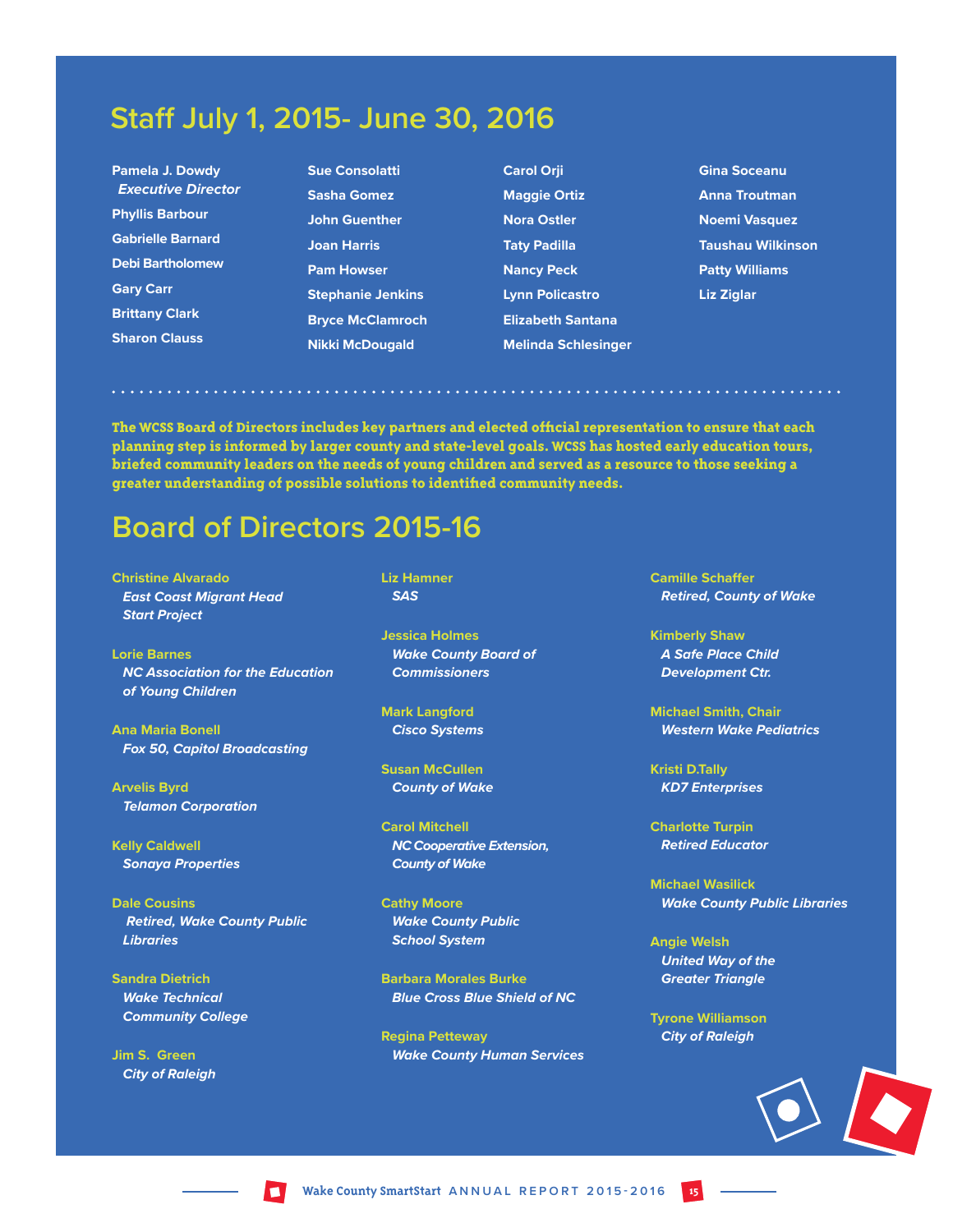Following a historic investment in June of 2015, the Wake County Commissioners voted to increase funding for additional NC Pre-Kindergarten seats in our community – totaling \$488,592 - a 50% increase from the year prior. This expansion made it possible for more children to cross the bridge to Kindergarten with a year of critical learning experience.

The advocacy and action of Wake County Commissioners, combined with the program planning of community partners, was an example of system integration and advancement. Today, more children are successful in Kindergarten because the need was highlighted, the solution provided, and the funding allocated to bridge the gap.

Every child deserves a fair chance to succeed in Kindergarten and in life. Investing in early childhood development can bridge the gap between potential and the likelihood that a child will realize that potential.  $\frac{1}{\cos \theta}$ <br>d in

WAKE COUNTY COMMISSIONER JESSICA HOLMES NER<br>MES<br>99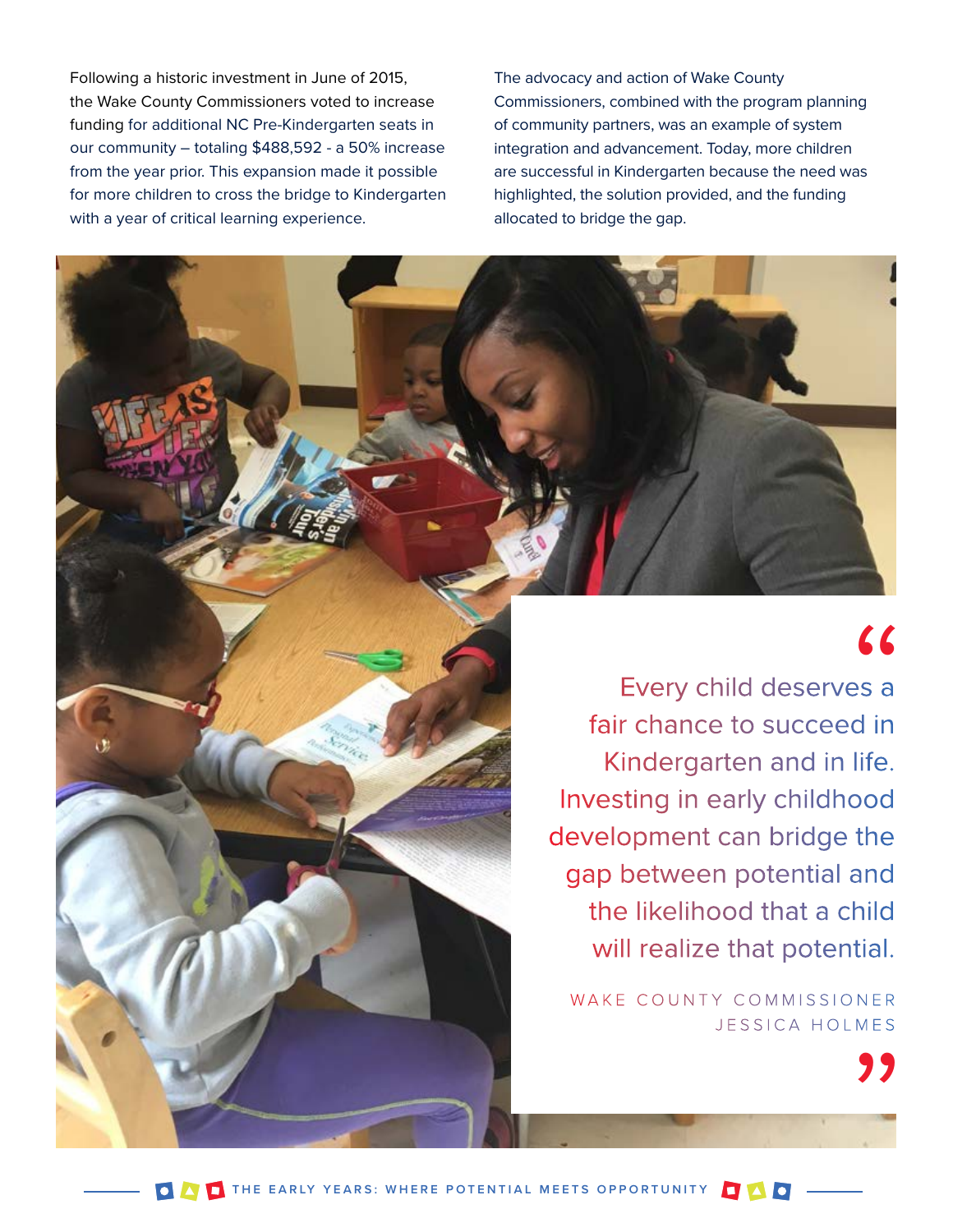### Wake County SmartStart FY 2016 Financial Statements **Statements of Receipts, Expenditures, and Net Assets Modified Cash Basis**

|                                               | <b>Unrestricted Funds</b> |                    |                                               |                    |
|-----------------------------------------------|---------------------------|--------------------|-----------------------------------------------|--------------------|
|                                               | <b>Smart Start Funds</b>  | <b>Other Funds</b> | <b>Temporarily</b><br><b>Restricted Funds</b> | <b>Total Funds</b> |
| <b>Receipts</b>                               |                           |                    |                                               |                    |
| <b>State Awards and Contracts</b>             | \$7,537,985               | \$6,014,172        | O                                             | \$13,552,157       |
| <b>Federal Awards</b>                         | O                         | 5,220              | $\Omega$                                      | 5,220              |
| <b>Local Governments</b>                      | $\mathbf 0$               | 86,795             | 238,933                                       | 325,728            |
| <b>Private Contributions</b>                  | $\mathbf 0$               | 76,841             | 402,055                                       | 478,896            |
| <b>Interest and Investment Earnings</b>       | $\mathbf 0$               | 9,947              | O                                             | 9,947              |
| <b>Sales Tax Refunds</b>                      | $\mathbf 0$               | 8,009              | O                                             | 8,009              |
| <b>Other Receipts</b>                         | $\mathbf 0$               | 78,108             | O                                             | 78,108             |
| <b>Total Receipts</b>                         | \$7,537,985               | \$6,279,092        | \$640,988                                     | \$14,458,065       |
| <b>Net Assets Released from Restrictions:</b> |                           |                    |                                               |                    |
| <b>Satisfaction of Program Restrictions</b>   | O                         | 255,028            | (255, 028)                                    | $\mathbf 0$        |
| <b>Total Receipts</b>                         | \$7,537,985               | \$6,534,120        | \$385,960                                     | \$14,458,065       |
| <b>Expenditures</b>                           |                           |                    |                                               |                    |
| Programs:                                     |                           |                    |                                               |                    |
| <b>Child Care and Education Quality</b>       | 1,861,497                 | 244,067            | O                                             | 2,105,564          |
| <b>Family Support</b>                         | 1,344,408                 | 38,392             | O                                             | 1,382,800          |
| <b>Health and Safety</b>                      | 701,389                   | $\Omega$           | $\mathbf{o}$                                  | 701,389            |
| NC Pre-Kindergarten                           | 3,027,086                 | 5,800,938          | O                                             | 8,828,024          |
| Support:                                      |                           |                    |                                               |                    |
| <b>Management and General</b>                 | 372,318                   | 308,218            | O                                             | 680,536            |
| <b>Program Coordination and Evaluation</b>    | 231,287                   | 130,356            | $\mathbf{o}$                                  | 361,643            |
| <b>Total Programs and Support</b>             | 7,537,985                 | 6,521,971          | O                                             | 14,059,956         |
| Other:                                        |                           |                    |                                               |                    |
| <b>Refund Prior Year Grant</b>                | O                         | 8,045              | $\mathbf 0$                                   | 8,045              |
| <b>Sales Tax Paid</b>                         | $\Omega$                  | 5,245              | $\Omega$                                      | 5,245              |
| <b>Total Expenditures</b>                     | \$7,537,985               | \$6,535,261        | \$0                                           | \$14,073,246       |
| <b>Excess of Receipts Over Expenditures</b>   | O                         | (1,141)            | 385,960                                       | 384,819            |
| <b>Net Assets at Beginning of Year</b>        | O                         | 1,847,105          | 255,028                                       | 2,102,133          |
| <b>Net Assets at End of Year</b>              | \$0                       | \$1,845,964        | \$640,988                                     | \$2,846,952        |
| <b>Net Assets Consisted of:</b>               |                           |                    |                                               |                    |
| <b>Cash and Cash Equivalents</b>              | \$34,600                  | \$1,596,483        | \$640,988                                     | \$2,272,071        |
| Investments                                   | $\mathbf 0$               | 250,000            | $\mathbf 0$                                   | 250,000            |
| <b>Refunds Due from Contractors</b>           | 46,333                    | O                  | 0                                             | 46,333             |
|                                               | 80,933                    | 1,846,483          | 640,988                                       | 2,568,404          |
| Less: Due to State                            | 80,428                    | O                  | 0                                             | 80,428             |
| <b>Funds Held for Others</b>                  | 505                       | 519                | 0                                             | 1,024              |
| <b>Net Assets at End of Year</b>              | \$0                       | \$1,845,964        | \$640,988                                     | \$2,486,952        |

**Note:** During FY 2016, the NC Partnership for Children and the Department of Health and Human Services (DHHS) entered into a contract with and made payments to a service provider selected by Wake County SmartStart. This service provider contract is not reflected on this statement. However, a summary of the service provider contract entered into by the NC Partnership for Children and DHHS is presented here:

 $\blacksquare$ 

#### **Schedule of State Level Service Providers Contracts For the Year Ended June 30, 2016**

| Total Expenditures - Wake County SmartStart (See above) 14,059,956           |  |
|------------------------------------------------------------------------------|--|
| Grand Total Expenditures by and through Wake County SmartStart \$ 18,954,628 |  |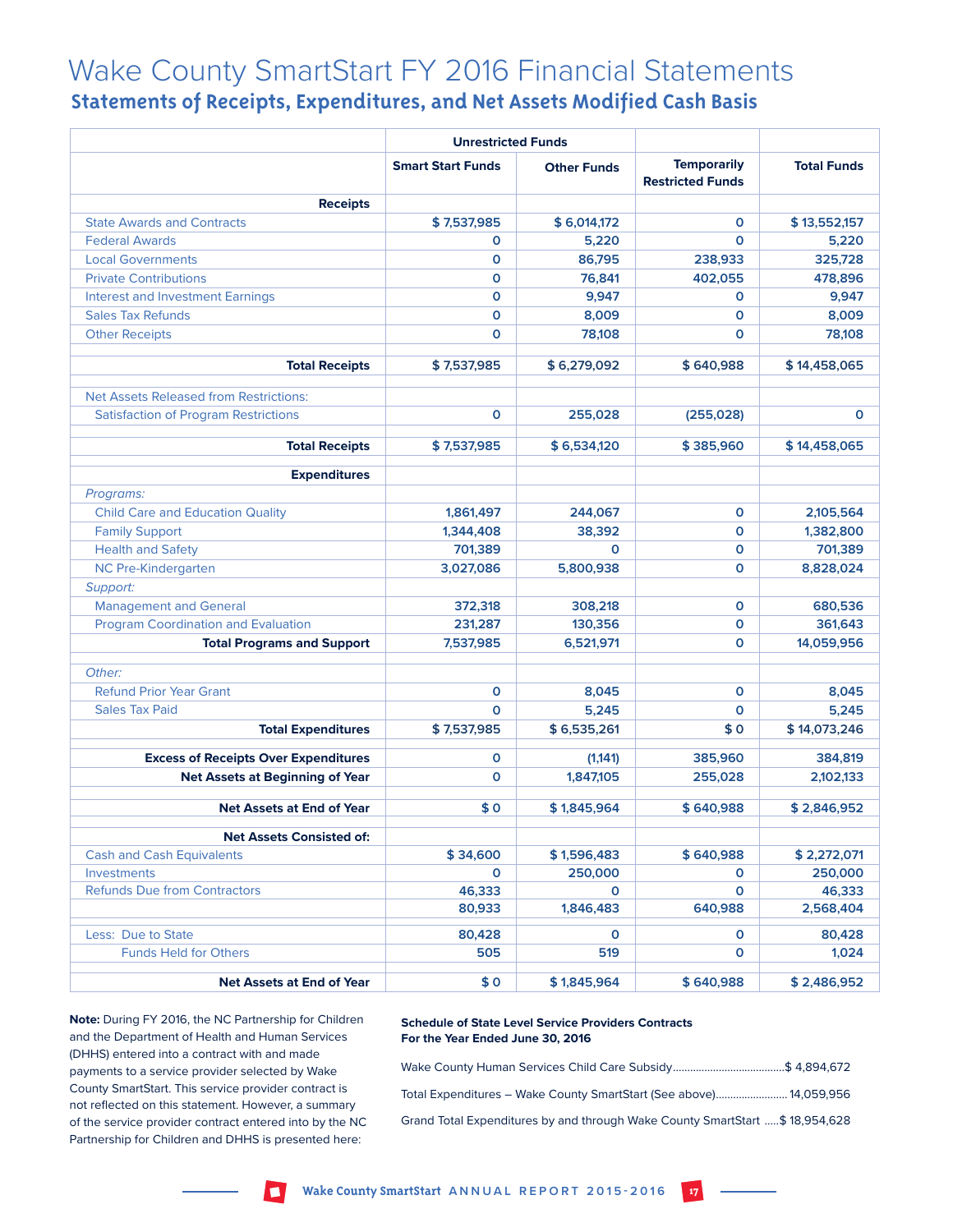### **Donors 2015-16**

| <b>Christine Alvarado</b>        | Jessica Holmes               | <b>Michael Smith</b>                 |
|----------------------------------|------------------------------|--------------------------------------|
| <b>Suresh Ambati</b>             | <b>Ruth Ann Johnson</b>      | <b>John Thompson</b>                 |
| <b>Phyllis Barbour</b>           | <b>Elizabeth Lacey</b>       | <b>Michael Wasilick</b>              |
| <b>Lorie Barnes</b>              | <b>Mark Langford</b>         | <b>Lisa Webb</b>                     |
| <b>Angkana Bode</b>              | <b>Robert Lasson</b>         | <b>Angie Welsh</b>                   |
| <b>Arvelis Byrd</b>              | <b>Lynn Macksey</b>          | <b>Tyrone Williamson</b>             |
| <b>Kelly Caldwell</b>            | <b>Kalesha Maldonado</b>     | <b>Catherine Wooten</b>              |
| <b>Ronald Condrey</b>            | <b>Cathy Moore</b>           | <b>David Zonderman</b>               |
| <b>Dale Cousins</b>              | <b>Barbara Morales Burke</b> | <b>Amazon Smiles Foundation</b>      |
| <b>Laveta Davidson Waller</b>    | <b>Cheston Mottershead</b>   | The John Rex Endowment               |
| <b>Sandra Dietrich</b>           | <b>Valeria Oruma</b>         | <b>JustNeem Body Care</b>            |
| <b>Pamela &amp; Robert Dowdy</b> | <b>Tonya Parsons</b>         | <b>Kaplan Early Learning Company</b> |
| <b>Angela Fullington</b>         | <b>Melissa Pasquinelli</b>   | <b>Moon and Lola</b>                 |
| <b>Russell Gorga</b>             | <b>Regina Petteway</b>       | <b>Videri Chocolate Factory</b>      |
| <b>James S. &amp; Ms. Laura</b>  | <b>Jahmal Pullen</b>         | <b>Wake County</b>                   |
| C. Greene                        | <b>Camille Schaffer</b>      |                                      |
| <b>Elizabeth Hamner</b>          | <b>Kim Shaw</b>              |                                      |
|                                  |                              |                                      |

In Fiscal Year 2015-16, WCSS expended \$18,954,628 in support and services to 22 programs serving children, families and child care facilities. The diversity and wide-range of services provided by these programs reflect the diverse needs of our community, with the belief that every child can succeed if given the tools and support their individual needs demand. Building the bridges to success for young learners requires the efforts and coordination of all members of the community, including parents, families, educators, specialists, advocates, faith leaders, funders, and volunteers. *We all play a role in acting as champions for young children.*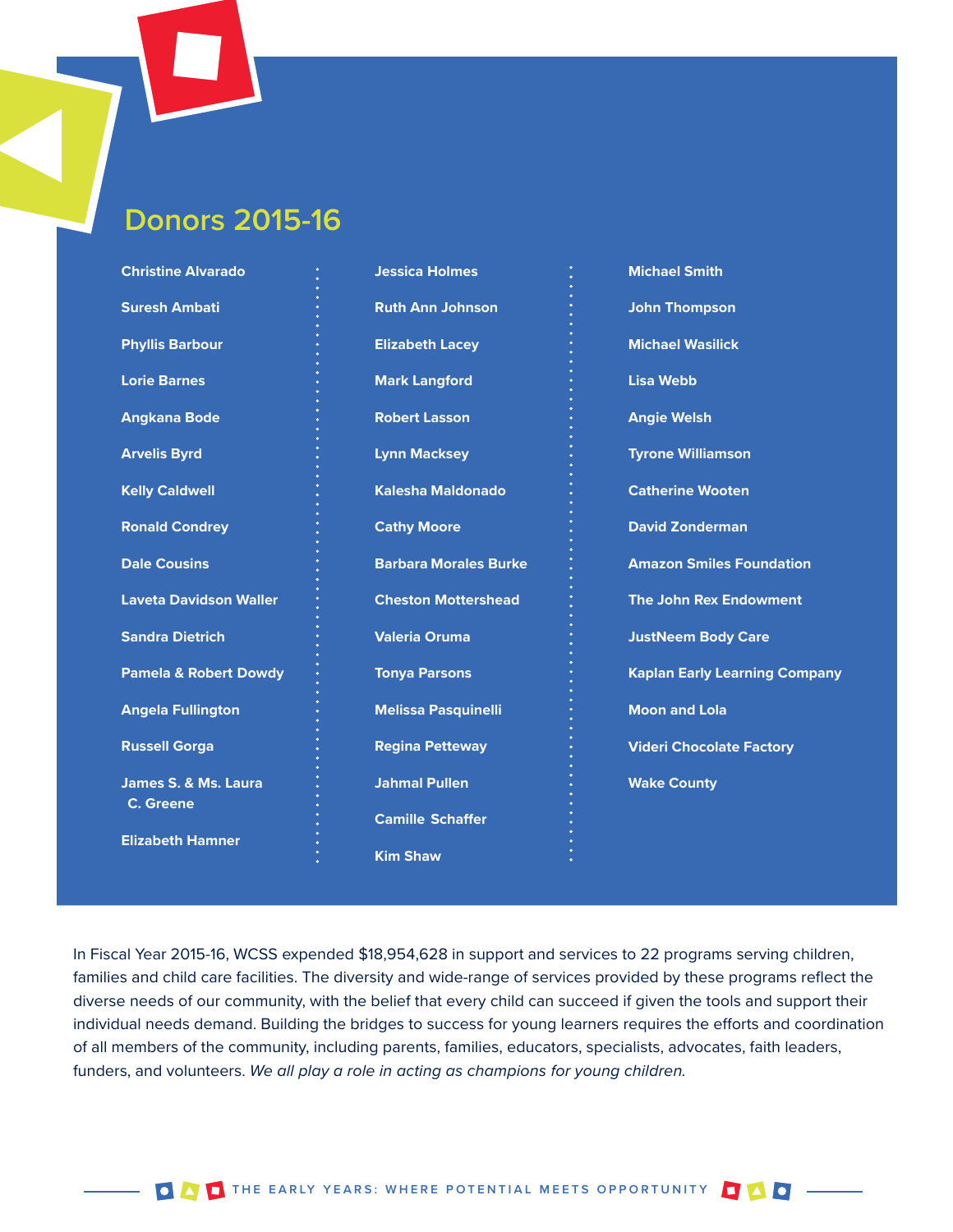